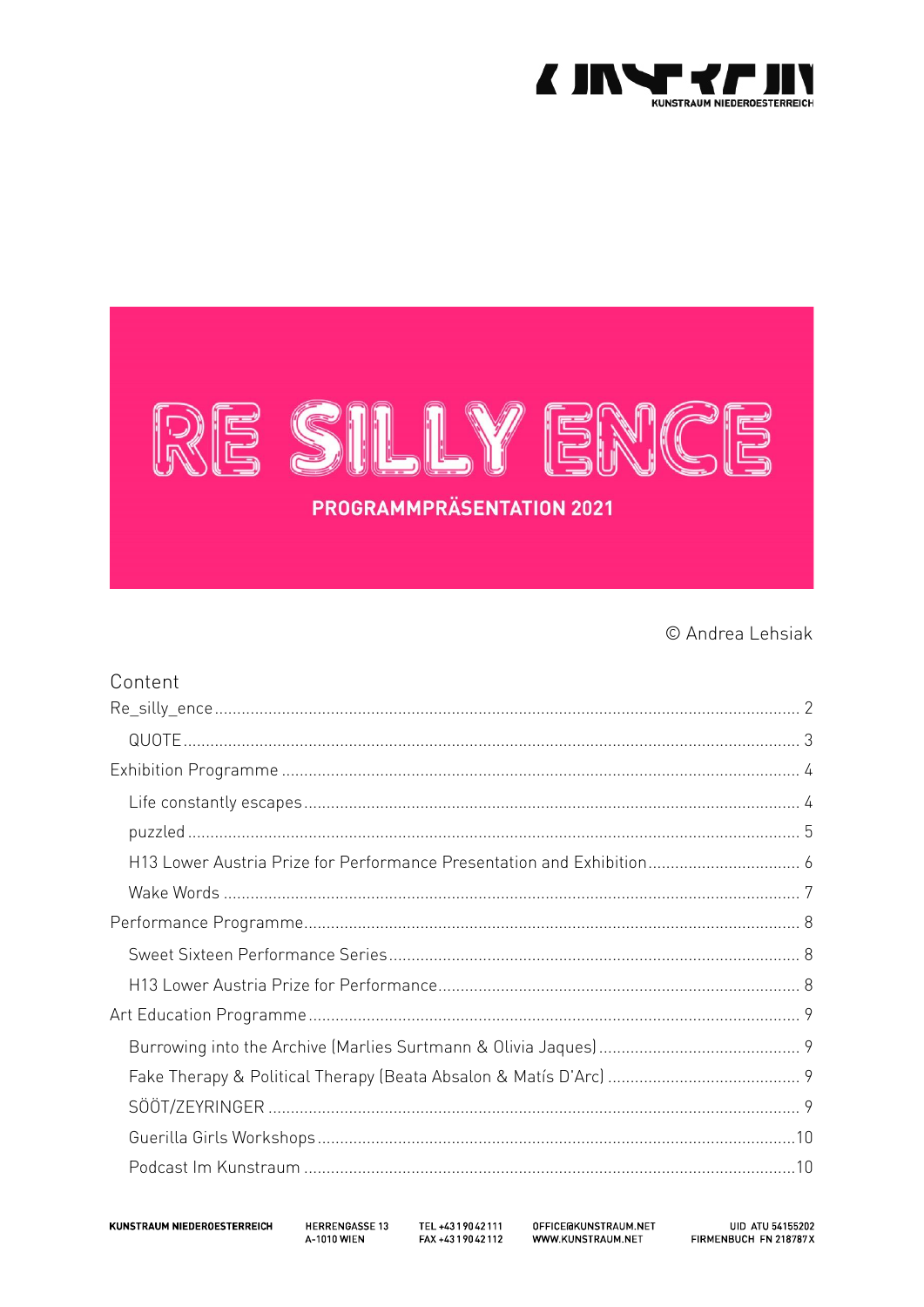

SEITE 2 VON 10

#### <span id="page-1-0"></span>**Re\_silly\_ence**

The neologism re silly ence is the motto at Kunstraum Niederoesterreich in 2021. In light of all of the challenges in the past year, resilience has become a word that is on everyone's lips. It describes an individual or a system's ability to deal with crises, that its basic functioning – be it physical health during a lockdown or the resilience of an infrastructural system during flooding – can either withstand crises or be restored in a timely manner. We want technically "smart", resilient systems, which can temper every form of crisis. But isn't a resilient system merely one that perpetually reproduces itself and is barred from any type of further development? The title re\_silly\_ence contrasts society's thirst for resilience and indestructibility, which is accompanied by ever more innovations and technological achievements to maintain this system.

This theme runs through our annual programme like a red thread. The group exhibition Life constantly escapes (opening on February 25, 2021), which rings in the 2021 programme, investigates the idea of resistant life introduced by theorists of the Black Radical Tradition. It subverts the notion of resilience by posing the question of the radical new. The duo exhibition puzzled (opening on June 10, 2021) presents the artistic positions of Susanna Flock and Xénia Laffely, which pursue the motif of the predetermined (digital) breaking point. Both artists explore these gaps and fractures on the basis of their respective approaches to digital imagery. The exhibition by the collective The Golden Pixel Cooperative, Wake Words (opening on September 30, 2021) concludes the 2021 annual programme with different perspectives on the term "voice recognition": on the one hand, in the sense of language assistance systems in the Internet of Things; on the other, politically, as vocal recognition in society.

Furthermore, the Kunstraum is throwing its 16<sup>th</sup> birthday party in 2021. We celebrate this jubilee with a performance series called Sweet Sixteen, which consists of three different productions with performances by Fanni Futterknecht, Claudia Lomoschitz, and Elisabeth Bakambamba Tambwe. And like every year, there is our engaged, lowthreshold art education programme, including guided tours, workshops, and performances, which takes place both on location in the Kunstraum as well as in online formats.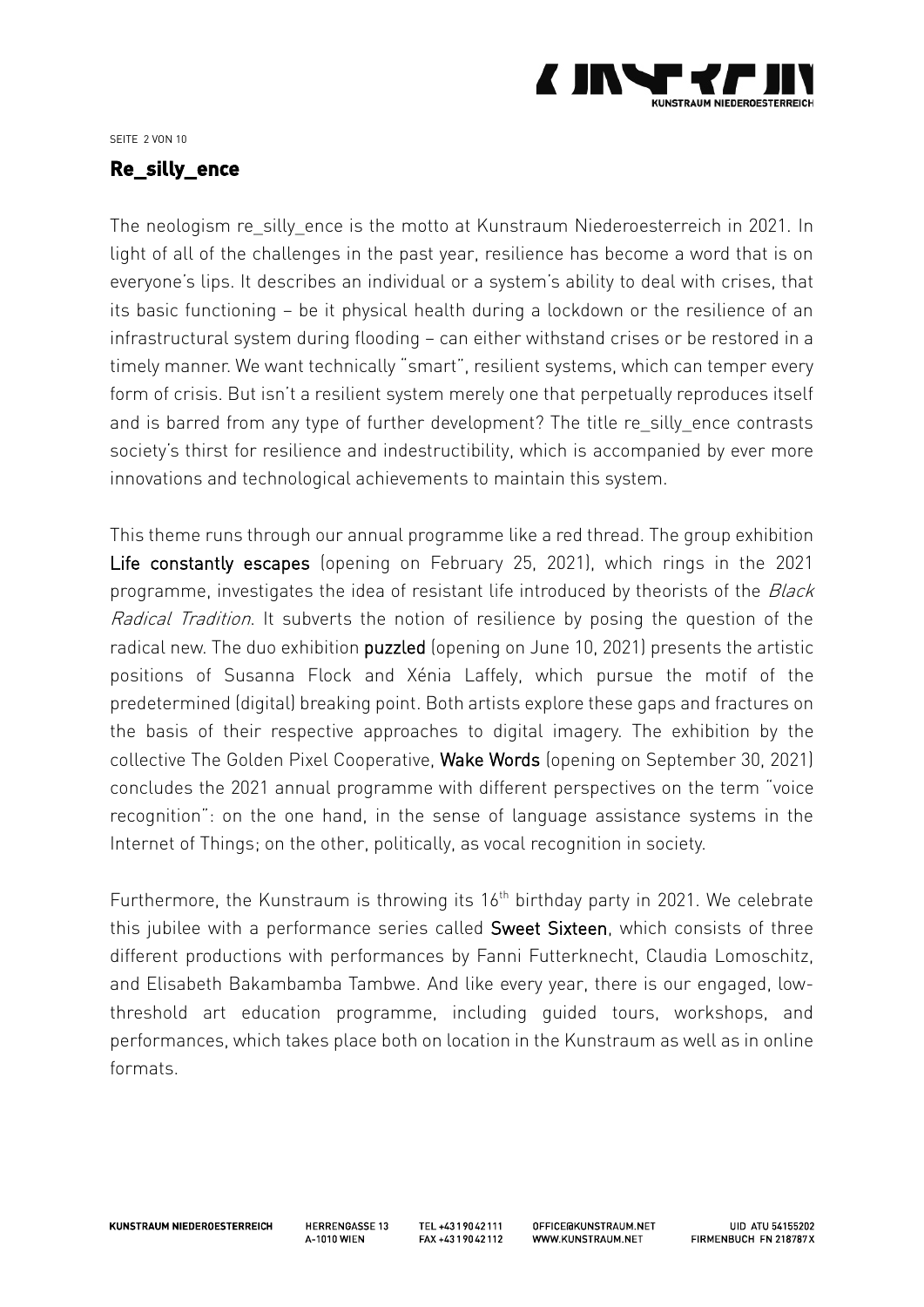

SEITE 3 VON 10

#### <span id="page-2-0"></span>**QUOTE:**

"re silly ence, the title of the annual programme at Kunstraum Niederoesterreich, refers to a term that has become all the more relevant in these present times, for individuals but also on a collective-systemic level. The orthographic misspelling that slips the word "silly" into resilience should contrast technological "smartness", which is used time and again to justify the augmentation of systems to increase their resilience – be it in urban planning or smart homes. But when resilience is the set goal, when the familiar rhetoric of "bouncing back" is the order of the day: Aren't these systems just reproducing themselves? Doesn't the desired norm of a resilient system prevent fundamental changes of systems altogether? These questions will be explored in our exhibition projects in the year 2021."

— Katharina Brandl, artistic director of Kunstraum Niederoesterreich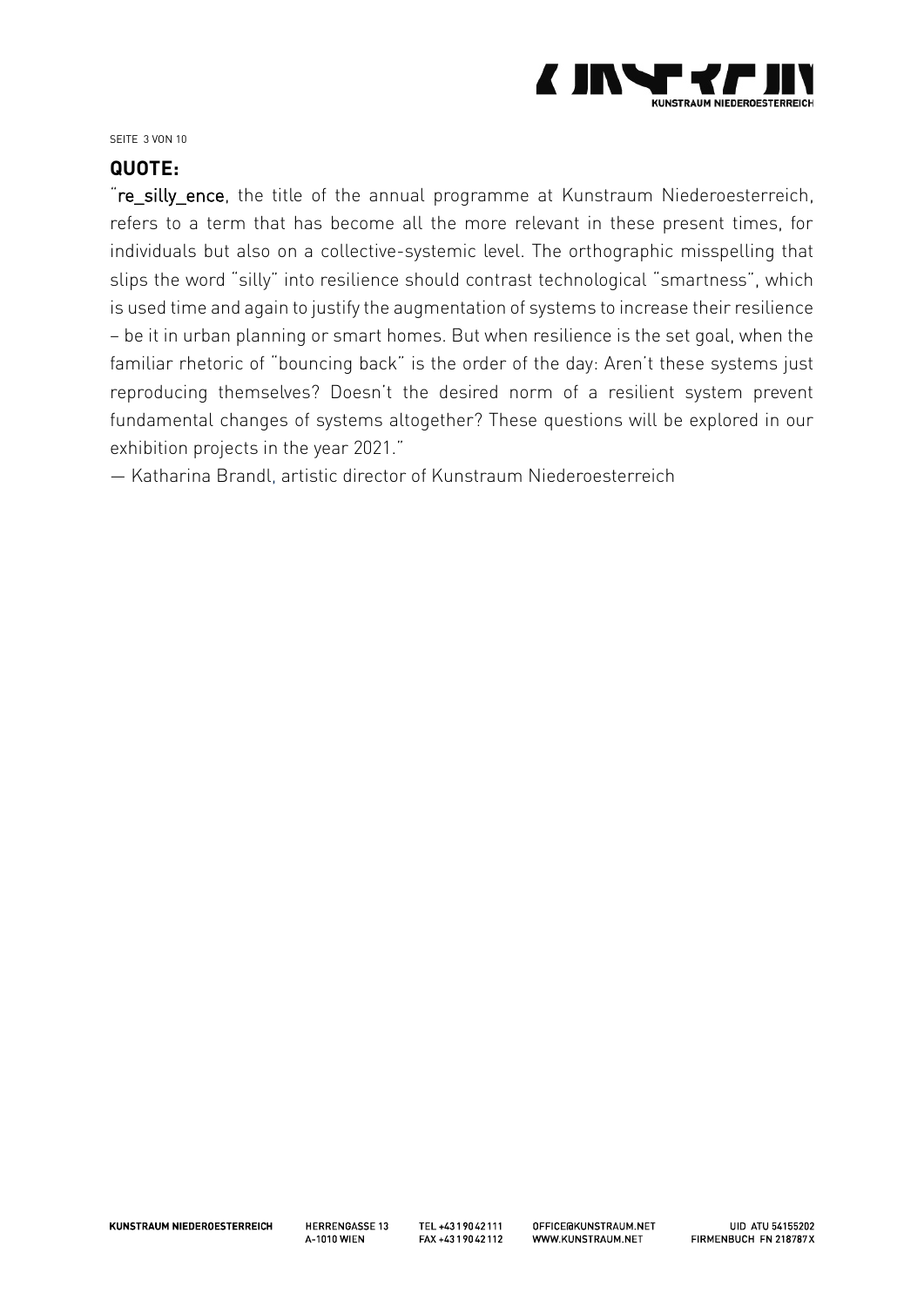

SEITE 4 VON 10

#### <span id="page-3-0"></span>**Exhibition Programme**

#### <span id="page-3-1"></span>**Life constantly escapes**

| Opening        | TH, 25 02 2021, 7:00 pm                                      |
|----------------|--------------------------------------------------------------|
| Duration:      | FR, 26 02 2021 - SA, 03 04 2021                              |
| Artists:       | Amiri Baraka, Mei-Mei Berssenbrugge, Sean Bonney, Octavia E. |
|                | Butler, Luna Ghisetti, James Goodwin, Grant Jonathon /       |
|                | HTMLflowers, Rohini Kapil, Kashif Sharma-Patel & Anuka       |
|                | Ramischwili-Schäfer, Ahya Simone, Bri Williams a.o.          |
| Guest curator: | Andrea Popelka                                               |

Can we imagine a different world? Can we create it? The exhibition Life constantly escapes invites us to rethink our understanding of and relationship to the modern world and to play with the new possibilities that rise to the surface. The world as we know it is a specific historical construct that has evolved over the centuries. Originating in the dominant centres, it has covered life on Earth like a blanket, divided and declared it properties to be traded. At its heart resides a specific white, patriarchal idea of a human, an individual, a subject.

The division of this world, which relates to humans in terms of their use, is present in art as well. Hence, it is natural to assume individual artists, artworks, and viewers. The exhibition Life constantly escapes refuses this practice of separation. Inspired by theorists of the Black Radical Tradition such as Fred Moten and Denise Ferreira da Silva, guest curator Andrea Popelka brings together artists and poets who deconstruct the modern logic and its violence. Here, artists, art objects, and viewers are not seen as separate from one another – they become one on a sensual level.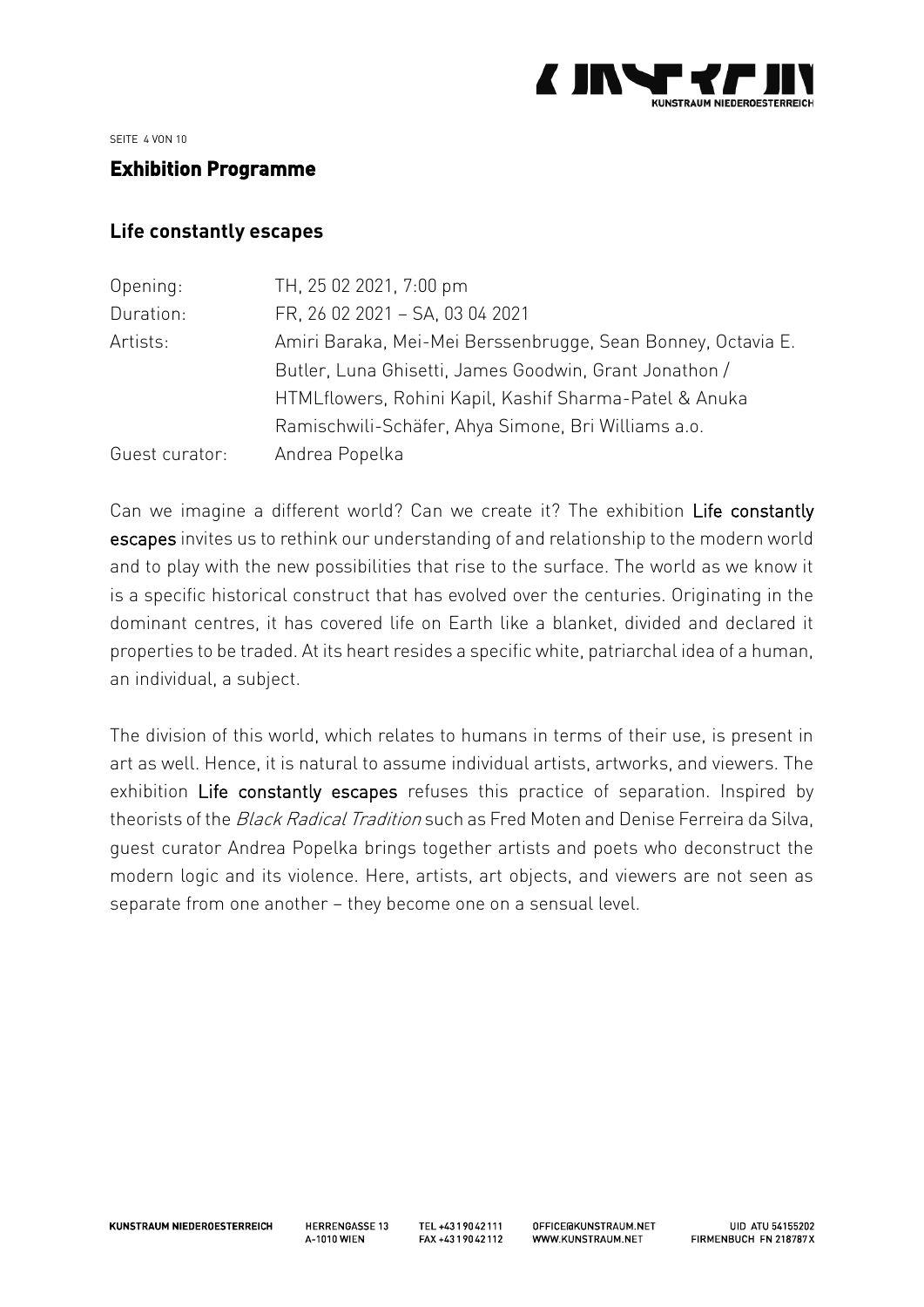

#### SEITE 5 VON 10

#### <span id="page-4-0"></span>**puzzled**

| Opening:  | TH, 10 06 2021, 7:00 pm         |
|-----------|---------------------------------|
| Duration: | FR, 11 06 2021 - SA, 31 07 2021 |
| Artists:  | Susanna Flock & Xénia Laffely   |
| Curator:  | Katharina Brandl                |

In the exhibition project puzzled the artistic practice of Austrian artist Susanna Flock, who is active, above all, in the medium of video installation, convenes with that of the Montréal-based Swiss artist Xénia Laffely. Laffely works with digital imagery, which she primarily translates into textiles. It will be her first exhibition in Austria. While the subtext of the works of the two artists attests that a clear dividing line between the analogue and digital world does not exist, the transition zones between the analogue and the digital become tangible in this exhibition.

For example, the essayistic video work "I don't exist yet" by Susanna Flock investigates placeholder objects used in the production of computer generated imagery (CGI). In her new video installation, which will be shown for the first time in the context of this exhibition, Flock focuses on the predetermined breaking points of digital technologies and speculates on the Frankenstein monster of our time: a synthetic copy&paste creature.

Xénia Laffely's textile art practice links up with Susanna Flock's explorations of the digital in different ways. For instance, by making digital drawings in Photoshop and printing the individual image layers on fabrics to arrive, in turn, at an "analogue" composition of visual layers, she refers to the "digital" history of the weaving loom, which was already under attack by the machine-breaking forces of the 18<sup>th</sup> century, while also depicting visual syntheses between previously separated individual entities.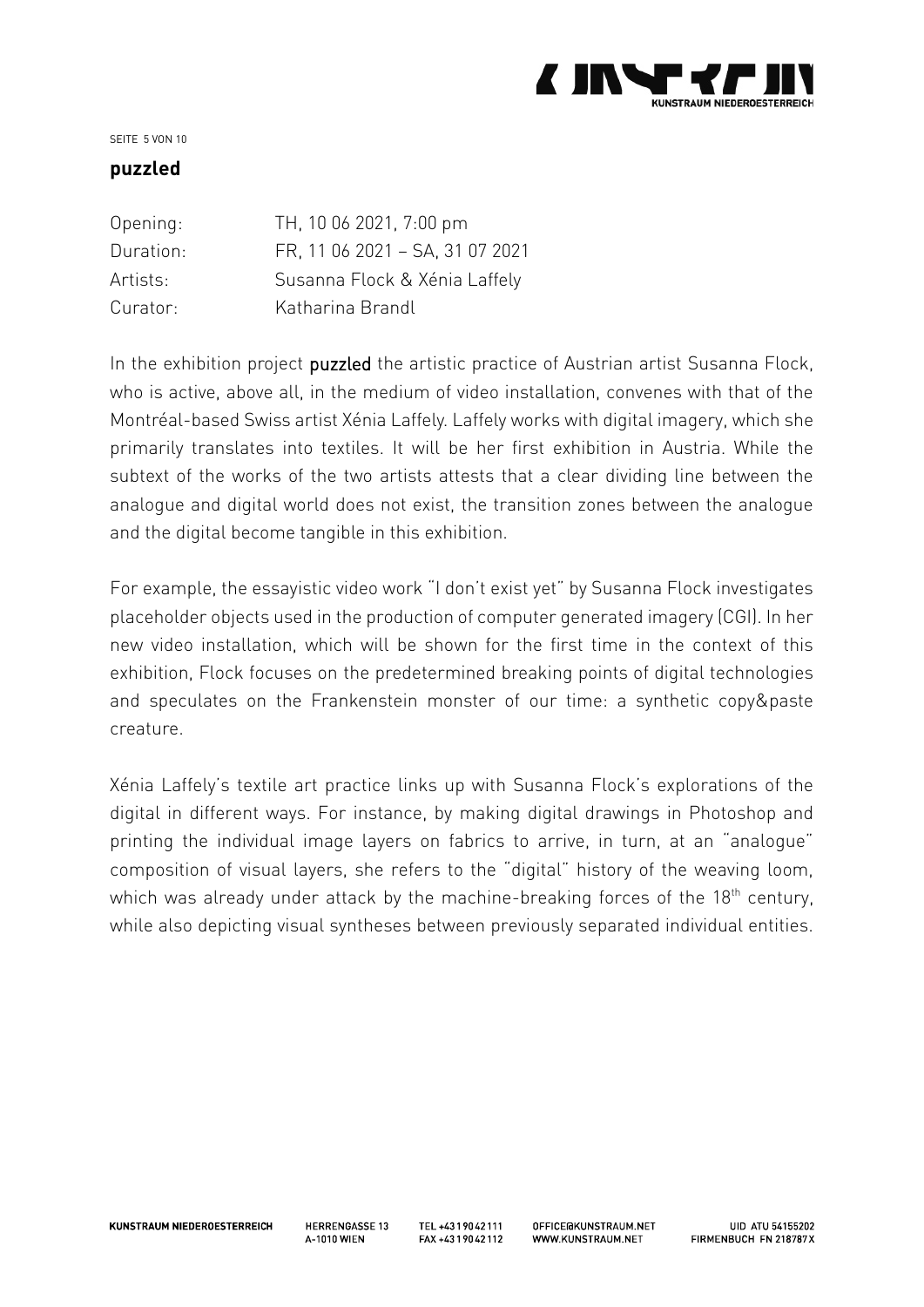

SEITE 6 VON 10

#### <span id="page-5-0"></span>**H13 Lower Austria Prize for Performance Presentation and Exhibition**

|             | Award ceremony: TH, 02 09 2021, 7:00 pm |
|-------------|-----------------------------------------|
| Exhibition: | FR, 03 09 2021 - SA, 11 09 2021         |
| Curator:    | Katharina Brandl                        |

In autumn 2021 Kunstraum Niederoesterreich will award the H13 Lower Austria Prize for Performance for the 15<sup>th</sup> time. The only award in Austria for performance as a medium of the fine arts is announced annually, and the decision is made by an alternating international jury consisting of theorists, artists, and the Kunstraum team. In order to showcase the award-winning performance for a broader audience and reflect the relevance and presentation conditions of young performance art, in 2021 the performance of the award-winning project will again be flanked by a week-long exhibition starting on the evening of the prize presentation. Details about the exhibition are developed in cooperation with the H13 winner during the course of the year.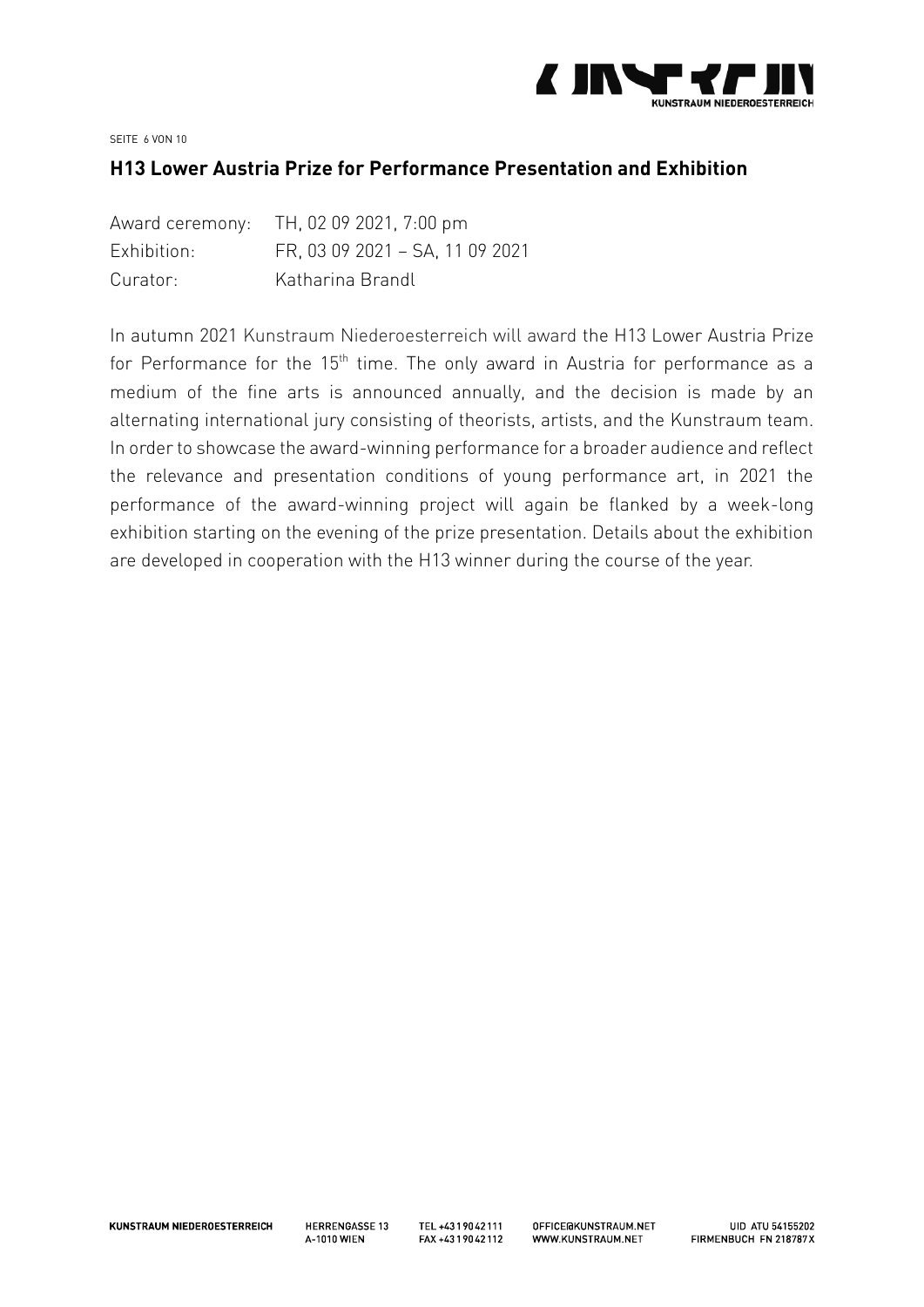

#### SEITE 7 VON 10

#### <span id="page-6-0"></span>**Wake Words**

| Opening:  | TH, 30 09 2021, 7:00 pm                                      |
|-----------|--------------------------------------------------------------|
| Duration: | FR, 01 10 2021 - SA, 27 11 2021                              |
| Artists:  | Iris Blauensteiner, Mirjam Bromundt, Enar de Dios Rodríguez, |
|           | Nathalie Koger, Luiza Margan, Lydia Nsiah, Olena Newkryta,   |
|           | Simona Obholzer, Bárbara Palomino Ruiz, Christiana Perschon, |
|           | Marlies Poeschl, Mona Schwitzer, Miae Son, Viktoria Schmid,  |
|           | Katharina Swoboda, Lisa Truttmann, and Agnes Wazola          |
|           |                                                              |

#### An exhibition by and with The Golden Pixel Cooperative

Conceived by Enar de Dios Rodríguez, Olena Newkryta, and Marlies Poeschl

The departure point for the exhibition is the term "voice recognition": It refers, on the one hand, to technological systems for language assistance and detection, which are silently creeping into many parts of our everyday lives. On the other, the second part of the formulation – recognition – indicates that this phenomenon already assumes a certain concept of a voice that is to be recognised. What is the basis of this (re)cognition? Which voices are heard, and which not? And isn't there a potential in remaining incognito and acting in a more impervious realm?

The Golden Pixel Cooperative conceives the exhibition as a space in which different scripts run parallel and make the terms "voice recognition" and "opacity" tangible. Accordingly, there is an encoded pattern that reveals the latent tracks behind this show. The exhibition will be accompanied with an audio book that brings together the artists, visitors, the exhibition space, and playback devices in a fictional discussion.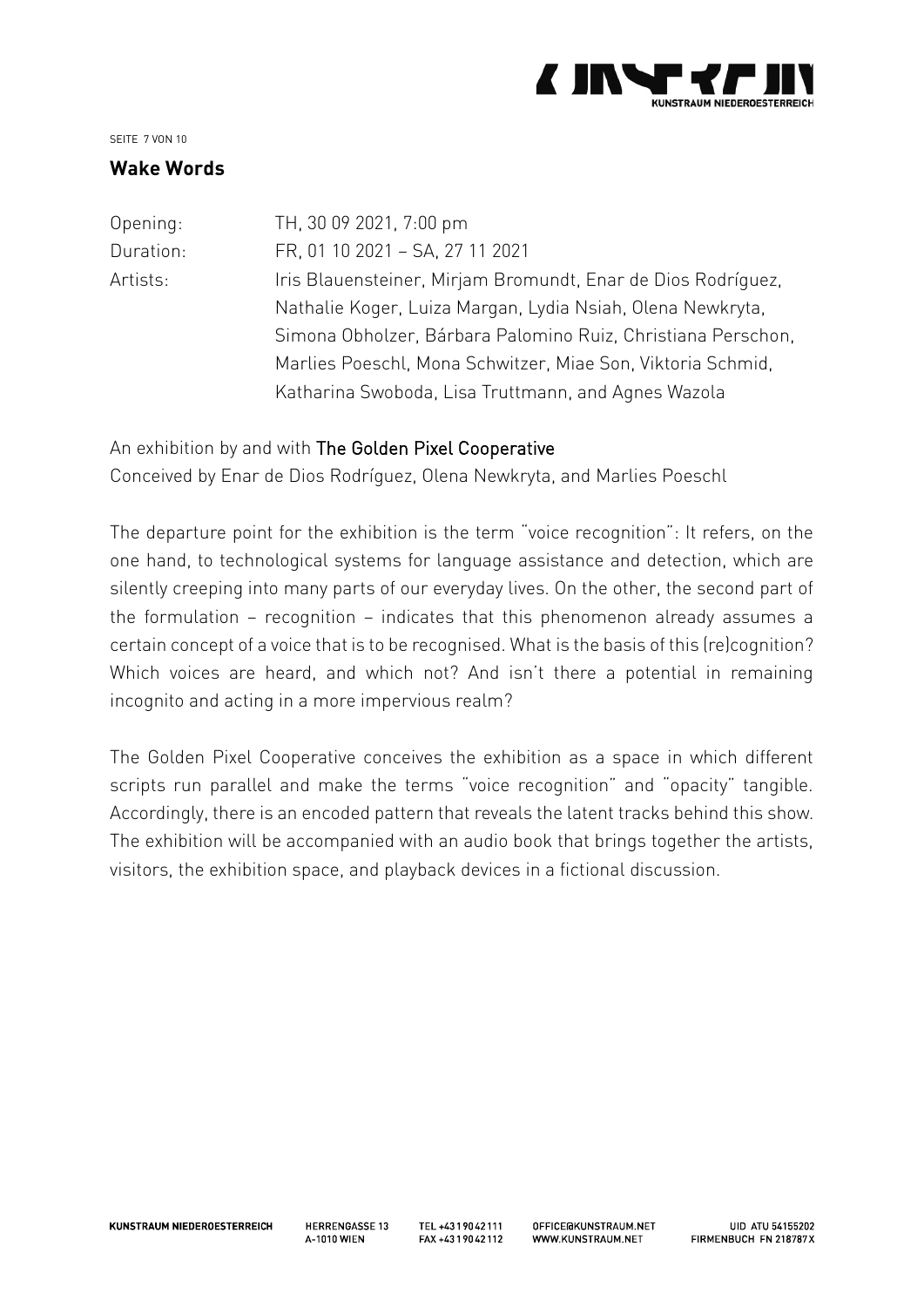

SEITE 8 VON 10

#### <span id="page-7-0"></span>**Performance Programme**

In 2021 Kunstraum Niederoesterreich celebrates its 16<sup>th</sup> anniversary. In the spirit of this jubilee, we will launch a performance series called Sweet Sixteen, which consists of three different productions. Their thematic focus is experimental, cross-disciplinary formats and projects that deal with contemporary aesthetic and sociopolitical discourses.

#### <span id="page-7-1"></span>**Sweet Sixteen Performance Series**

Power to the Unspoken (Fanni Futterknecht): April 14–16, 2021 (3 performances)

PARTUS GYNO BITCH TITS (Claudia Lomoschitz): May 12, 2021 (2 performances)

Trans-formation (Elisabeth Bakambamba Tambwe): December 7, 2021

#### <span id="page-7-2"></span>**H13 Lower Austria Prize for Performance**

Open to a broad thematic spectrum as always, the H13 Lower Austria Prize for Performance will be awarded in 2021 for the 15<sup>th</sup> time. The presentation of the awardwinning performance will take place on September 2, 2021. The aim is to showcase the diversity of performative works by young artists. The H13 serves as a springboard for performers: The list of renowned winners in the last years includes Helena Eribenne, Roberta Lima, Jakob Lena Knebl, Christian Falsnaes, and many others.

| Prize presentation: | TH, 02 09 2020, 7:00 pm         |
|---------------------|---------------------------------|
| Exhibition:         | FR, 03 09 2020 - SA, 11 09 2020 |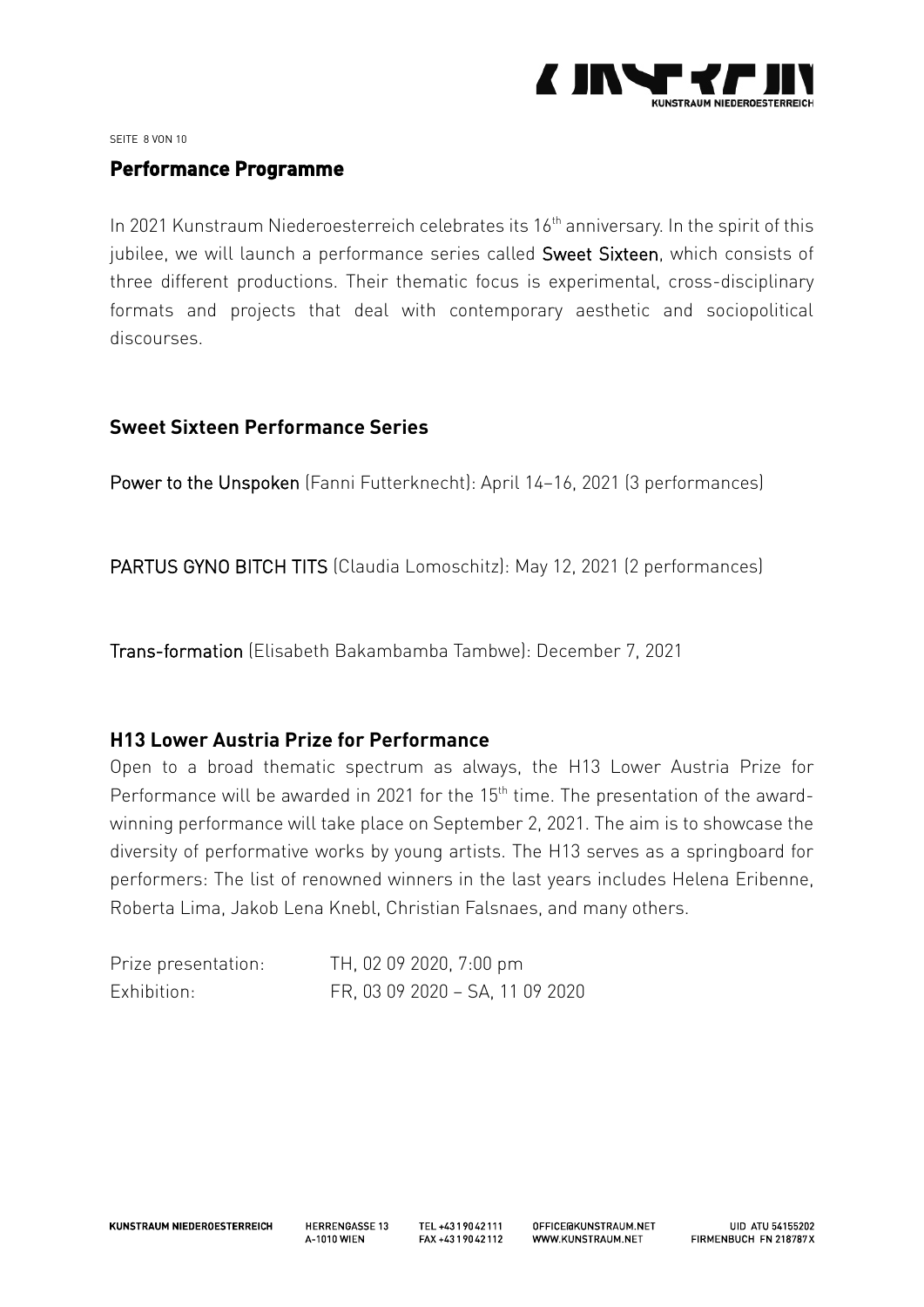

SEITE 9 VON 10

## <span id="page-8-0"></span>**Art Education Programme**

In 2021, we will continue to meet different needs in a low-threshold and free-ofcharge way with 'Vermittlung á la carte'. In addition to various performance workshops that accompany the exhibitions, there is a fixed workshop program. In the following, some workshops are presented as examples, which show the diversity of our art education.

#### <span id="page-8-1"></span>**Burrowing into the Archive (Marlies Surtmann & Olivia Jaques)**

Performance Workshop

Since the beginning of 2019 Marlies Surtmann has been conducting research on the possibilities of archiving and passing on knowledge about performance art for future generations on the basis of the Kunstraum Niederoesterreich archive. In two performance workshops headed by Surtmann together with Olivia Jaques the bodies of participants become living archives.

Dates: July 26 and November 2021

## <span id="page-8-2"></span>**Fake Therapy & Political Therapy (Beata Absalon & Matís D'Arc)**

Performance Workshop in the framework of Life constantly escapes

Fake Therapy and Political Therapy are practices between two people that stimulate and reactivate one's sometimes hidden talents, that heal someone. They are independent of disciplinary origin and reject expertise or any form of knowledge hegemony. Artist Valentina Desideri invented these therapies, which she views as open source and can be applied by practitioners in diverse contexts. Fake Therapy tackles problems on a personal level, whereas Political Therapy deals with structural problems. Neither a solution nor healing are intended. Through playing with the therapeutic institution, the concept of (self-) care is reimagined.

Dates: March 11, 2021, 4 – 7 pm

## <span id="page-8-3"></span>**SÖÖT/ZEYRINGER**

Performance workshop, in cooperation with brut all over Vienna

In cooperation with brut Wien in the framework of their programme "brut all over

**KUNSTRAUM NIEDEROESTERREICH** 

**HERRENGASSE 13 4-1010 WIFN** 

TEL +4319042111 FAX +4319042112

OFFICF@KUNSTRAUM.NFT WWW KUNSTRAUM NFT